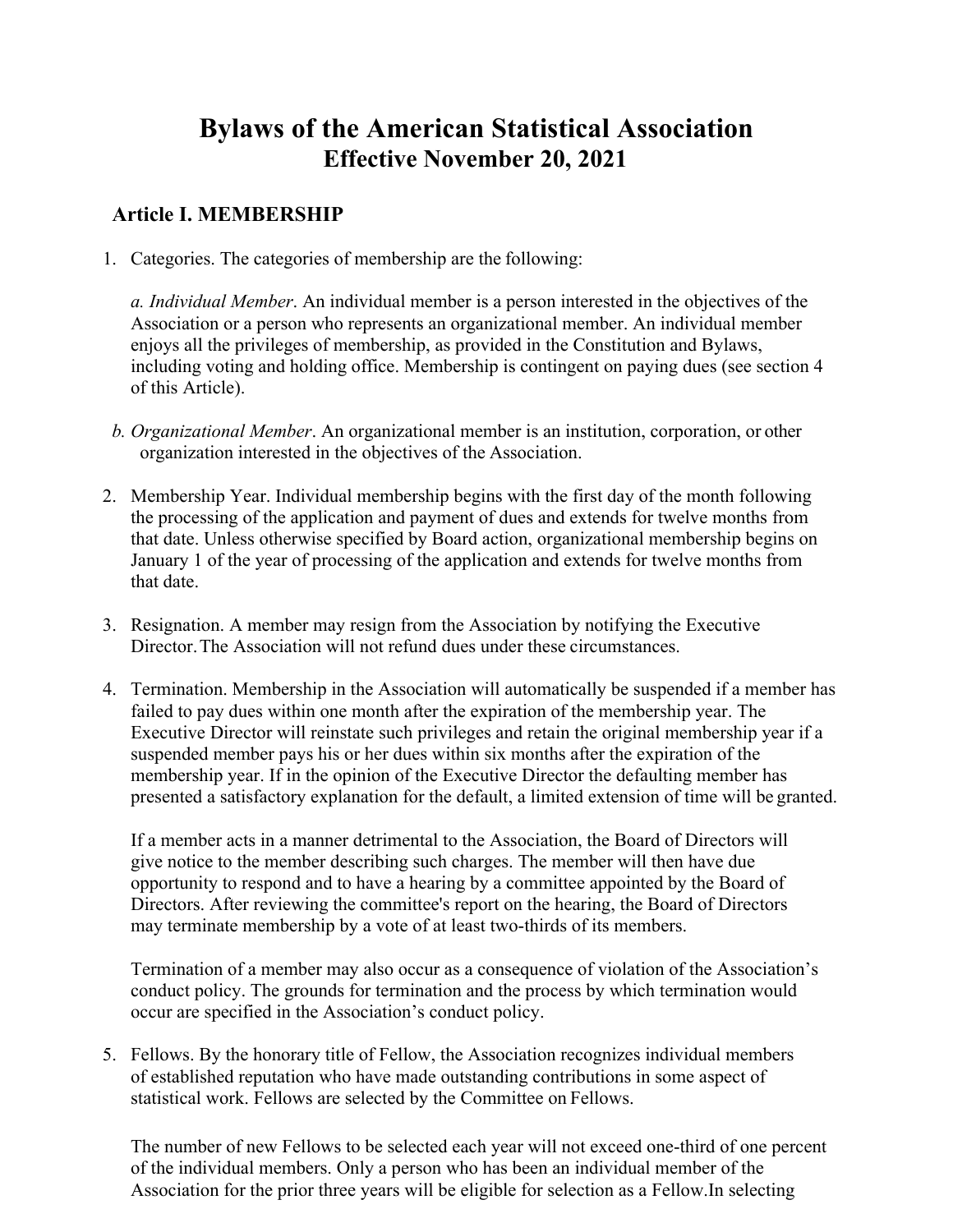Fellows, the Committee on Fellows will evaluate the impact of the candidate's contributions to the advancement of statistics or areas of application, giving due weight to publications, the position held by the candidate in the organization in which the individual is employed, activities in the Association, and other professional activities. The case for each candidate will be judged individually, with no one of these criteria governing selection to the exclusion of the others.

#### **Article II. FINANCE**

1. Dues and Subscriptions. The Board of Directors has the responsibility of drawing up the schedule of membership dues and subscription rates. This schedule may provide different rates for certain subsets of the membership, as designated by the Board of Directors.

Any new schedule of dues and rates will be announced in a news bulletin and will become effective no sooner than 30 days after the announcement date. In this paragraph and hereafter in these bylaws, a "news bulletin" is understood to mean a method of notification that is readily accessible and widely distributed to the membership.

- 2. Fiscal Year. The Association's fiscal year is the calendar year.
- 3. Fidelity. All persons who are responsible for the disbursement of funds will be held as covered under a blanket Employee Dishonesty policy at limits approved by the Board of Directors.
- 4. Reports and Audits. Within 45 days of the close of each of the first three quarters and within 100 days of the close of the fiscal year, the Executive Director will cause a current statement of the Association's financial condition, including assets, liabilities, income, and expenditures to be submitted to the Board of Directors.

The Executive Director will also annually cause the Association's financial statements to be audited by a firm of independent public accountants selected by the Board of Directors. The report of the auditors will be published in a news bulletin.

- 5. Responsibility. The Association is not responsible for the debts or expenditures of any of its members or units unless such debts or expenditures are authorized by the Board of Directors or its designee.
- 6. Relationships. The Board of Directors may delegate to the Executive Director the authority to negotiate financial arrangements with cooperating organizations in connection with publications or other joint activities, subject to approval by the Board of Directors within the limitations provided in Article IV, Section 3.
- 7. Dissolution. In the event of dissolution of the Association, the Board of Directors will, after paying or making provision for payment and discharge of all of the liabilities of the Association, distribute all of the assets of the Association exclusively for charitable, scientific, literary, and educational purposes. These assets will be distributed to such organization(s), operated exclusively for these purposes and qualifying as exempt organization(s) under Section 501 (c)(3) of the Internal Revenue Code, as the Board of Directors will determine. If the Board of Directors does not take such action, then the remaining property or assets will be distributed to nonprofit charitable, scientific, literary, or educational organization(s) having power to engage in activities similar to those of the Association.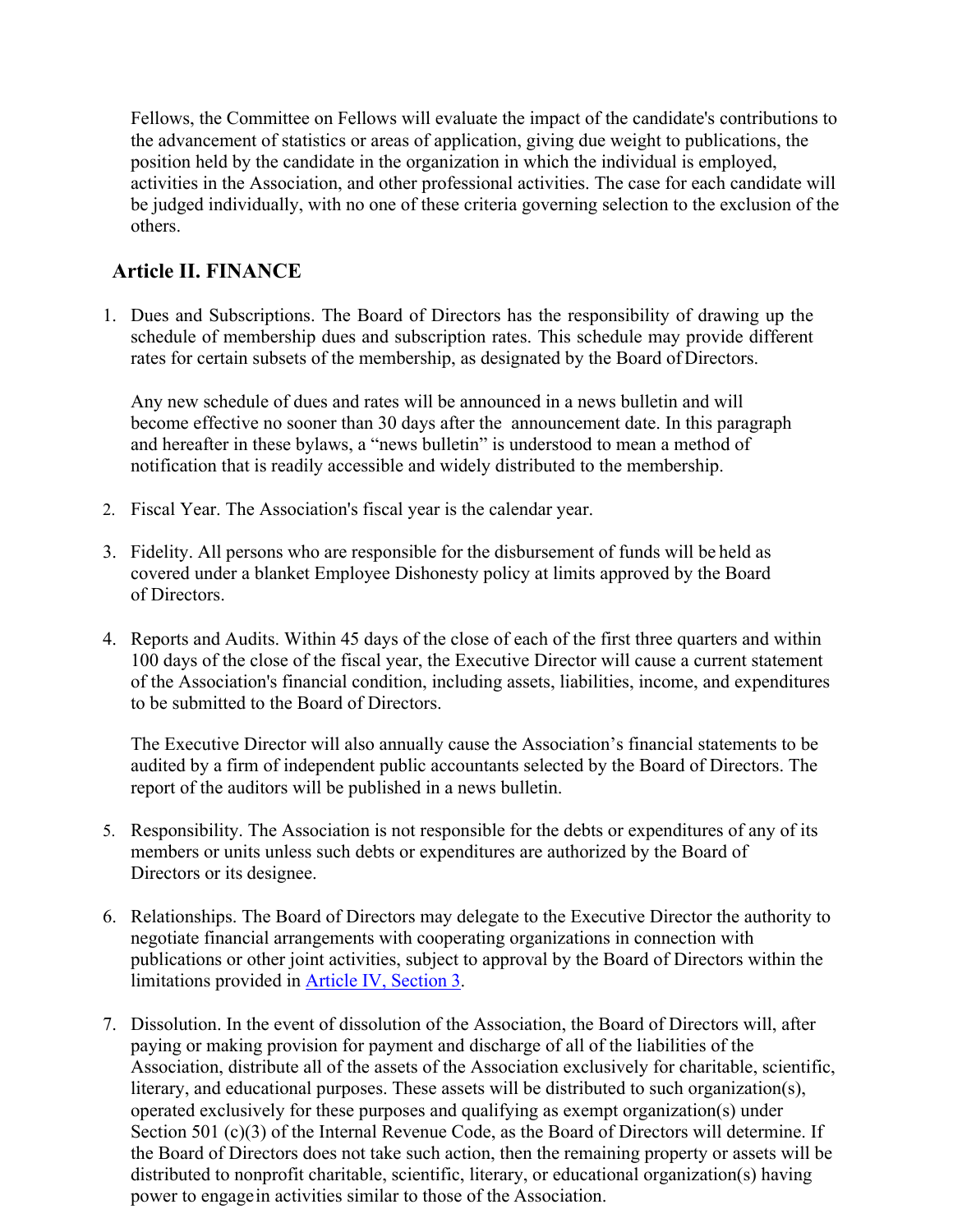8. Indemnity. The Association will indemnify each person who was or is a party or is threatened to be made a party to any threatened, pending, or completed action, suit, or proceeding, whether civil, criminal, administrative, or investigative, by reason of serving at the request of the Association as a director, officer, employee, or agent of another organization, against all judgments, penalties, fines, and settlements, and against all reasonable expenses, including attorneys' fees, actually incurred in connection with such action, suit, or proceeding, to the fullest extent permitted by Massachusetts law, except if the actual or potential liability is due to the person's own negligence or gross negligence, or criminal misconduct, or action in violation of ASA rules or policies.

# **Article III. VOTING**

- 1. Quorum. In any vote of the Association's membership, all ballots received within a period set by the Board of Directors will be counted and considered a quorum.
- 2. Balloting. For all of the Association's elections, the system known as approval voting will be used. Regardless of the number of candidates or the number of places to be filled, the voter may vote for any number of candidates but may not cast more than one vote for a candidate. Winning candidates are those with the highest numbers of votes. Any tie will be broken by random selection; no runoff elections will be held.

Ballots must not identify the manner by which any candidate was nominated: by the Committee on Nominations; by a Council; or by petition. Names of candidates will appear on the ballot in random order.

In case of ambiguity or lack of clarity in the election rules, the Executive Committee will determine the procedures.

# **Article IV. ARRANGEMENTS WITH COOPERATING ORGANIZATIONS**

- 1. Definition. A cooperating organization is a nonprofit organization interested in the objectives of the Association and concerned with the advancement of statistical methods or their applications.
- 2. Procedure. The Board of Directors of the Association may enter upon cooperative arrangements with such organizations in order to promote the objectives of the Association. Such cooperative arrangements may include:
	- a. The exchange of representatives, observers, or delegates to each other's governing bodies or committees;
	- b. The assignment of Association representatives to an organization composed of two or more societies, including the Association;
	- c. The provision of administrative, secretarial, financial, conference, publication, and other functions.
- 3. Limitations. The Board of Directors will not enter into any cooperative arrangement that: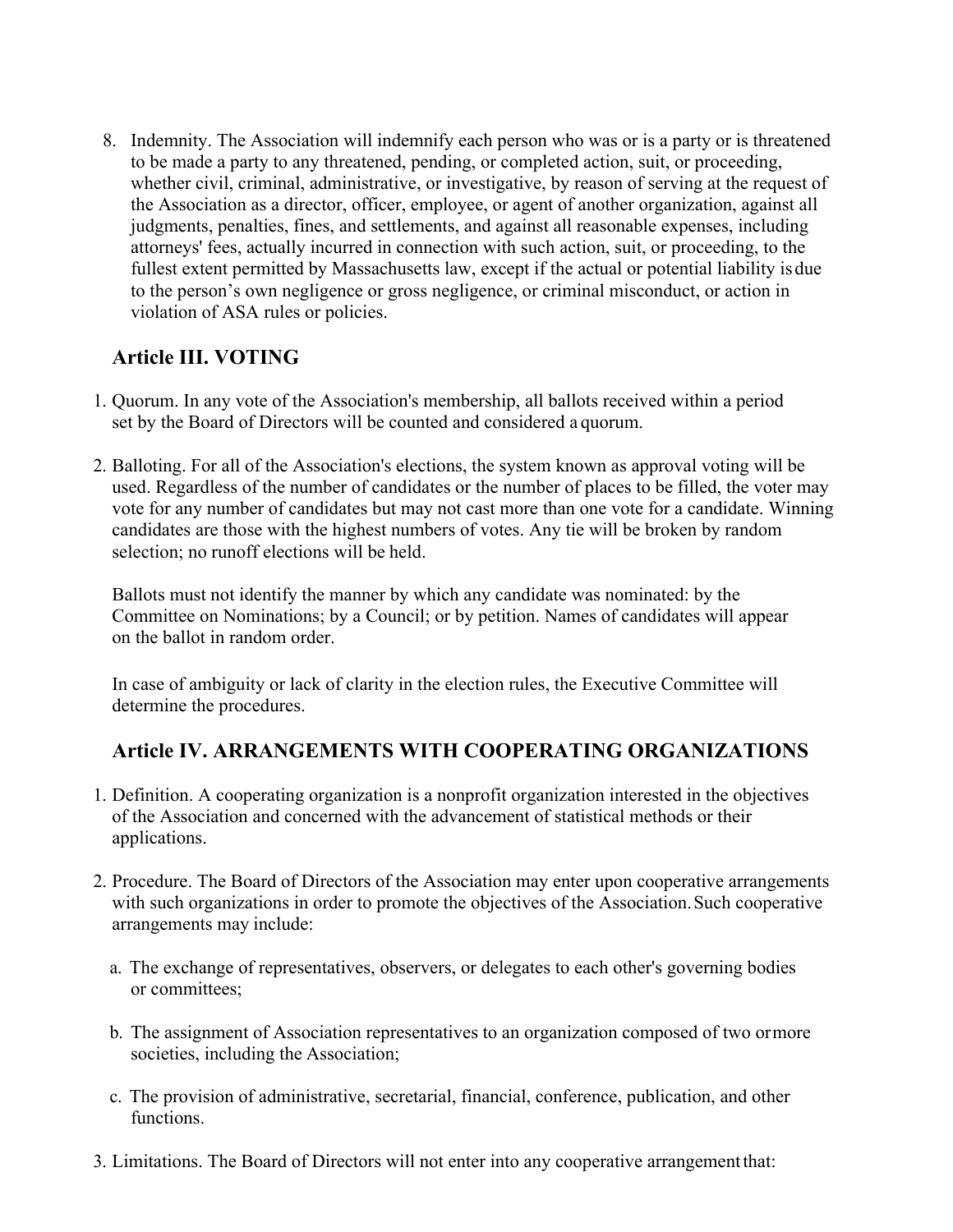- a. Results in the Association's losing its identity as an independent organization;
- b. Violates any article of the Association's Constitution or Bylaws;
- c. Requires the Association to allocate more than one percent of its annual revenue during any calendar year (calculated on the basis of the mean annual revenue in the three years preceding such a contemplated arrangement) without receiving the equivalent in goods or services;
- d. Results in the loss of the Association's nonprofit status.

# **Article V. OFFICES**

1. Nomination. Each year, the Committee on Nominations will submit at least two candidates for President-Elect and at least two candidates for Vice President. The nomination process will include some means by which the Committee on Nominations ensures that the major employment sectors in which Association members work are represented over time. Every third year, the Committee on Nominations will submit at least two candidates for Treasurer.

For the offices of President-Elect, Vice President, and Treasurer, suggestions for nominations will also be solicited through publication of a notice in a news bulletin.

Each year, the Council of Chapters will designate at least two candidates for Board of Directors Representative, as provided in the charter of the Council of Chapters. The Council will also designate nominees for such officers as its charter specifies. The election of Council officers, other than for positions on the Board of Directors, may take place separately from the election for Association officers.

Each year, the Council of Sections will designate at least two candidates for Board of Directors Representative, as provided in the charter of the Council of Sections. The Council will also designate nominees for such officers as its charter specifies. The election of Council officers, other than for positions on the Board of Directors, may take place separately from the election for Association officers.

Every third year, the Committee on Publications will designate at least two candidates who have an awareness of publications issues for Publication Representative.

The names of all candidates must be submitted to the Executive Director prior to the deadline established by the Board of Directors, and will be published in the news bulletin as soon as is feasible.

The nomination procedure for the International Representative is as follows:

- a. The Committee on Nominations, in consultation with the outgoing International Representative, will appoint a three-member nominating subcommittee from among the individual members residing outside the United States.
- b. The Committee on Nominations will also solicit suggestions for nominations through publication of a notice in a news bulletin.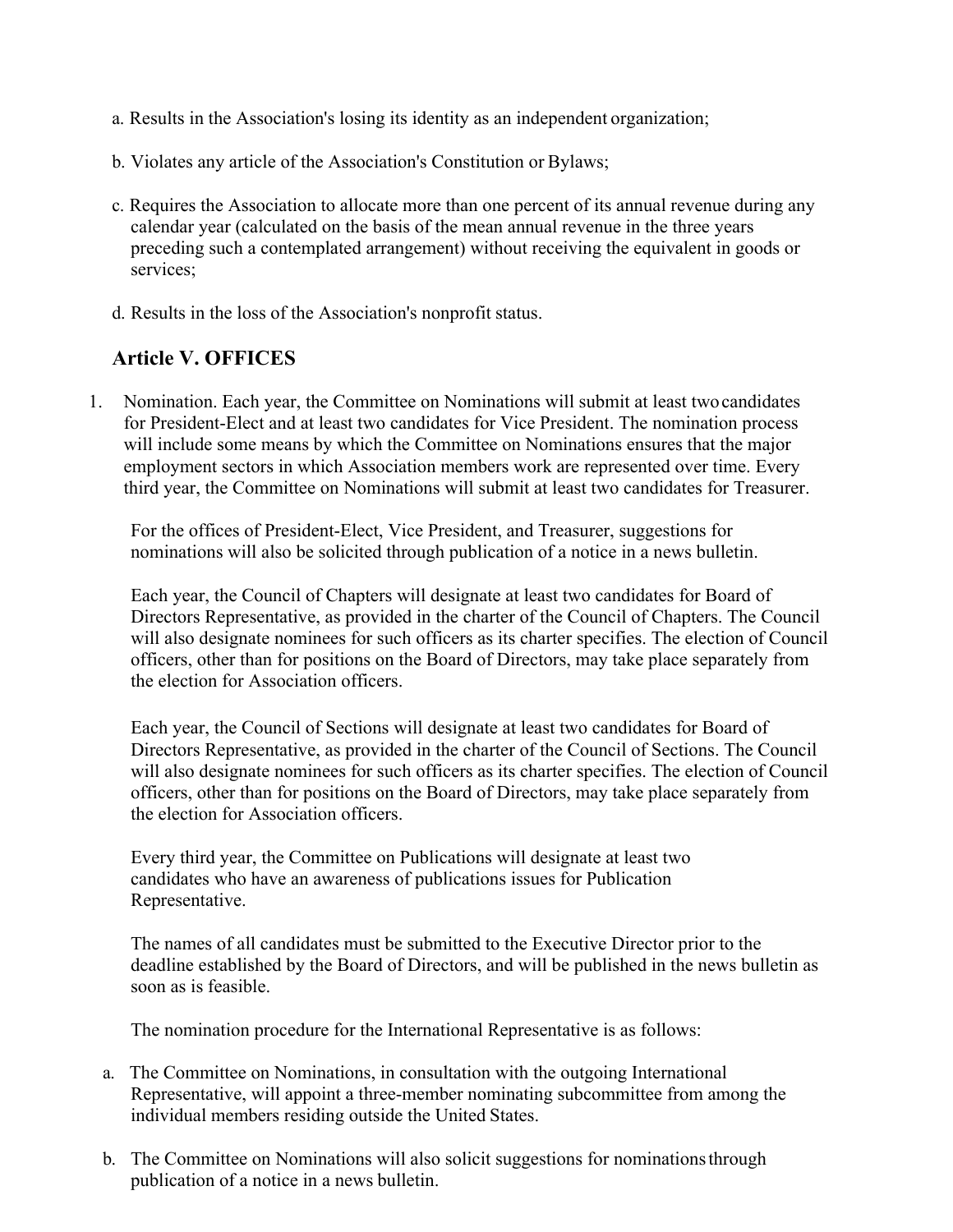c. The nominating subcommittee will submit at least two candidates for International Representative, who reside outside the United States. The candidates will be chosen to help ensure that the Board of Directors is equipped with a global perspective on the field of statistics.

These nominations will be submitted to the Executive Director on or before the deadline established by the Board of Directors.

Additional nominations for the offices of President-Elect, Vice President, and International Representative may be made by submitting a petition to the Executive Director. For nominations for President-Elect or Vice President, the petition must be signed by at least 100 individual members and submitted within 45 days after the announcement of the candidates' names. A petition signed by at least 25 individual members residing outside the United States, submitted within 60 days after the announcement, is sufficient to nominate a candidate for International Representative.

Candidates for Board of Directors Representatives of a Council and Publication Representative cannot be nominated by petition.

2. Election. Each year, the Executive Director will send a ballot to all individual members, along with a brief biographical sketch of each nominee for election to the Board of Directors. This election will occur early enough in the calendar year that results are known by the time of the annual meeting.

If an initial term is required for a new office, the Board of Directors will determine the procedure for nomination and election.

3. Vacancies. Except as provided below, the Board of Directors will fill any vacancy on the Board of Directors that occurs between elections.

Vacancies in offices of the Council of Chapters or the Council of Sections will be filled as provided for in the charter of the appropriate Council.

If a vacancy occurs in the office of President and there is no vacancy in the office of President-Elect, then the President-Elect, if willing, will become President for the remainder of the current term, as well as for the entirety of the succeeding term. In any other case of a vacancy in the office of President or President-Elect, the Board of Directors will fill the vacancy by choosing one of the voting members of the Board of Directors.

If a vacancy occurs in the office of Past President, the office will remain vacant for the remainder of that term, and the Executive Committee will designate board members to fulfill the ex officio responsibilities of the Past President.

4. Executive Director. The Executive Director will be hired by a vote of at least two-thirds of the Board of Directors. The Executive Director is nominated by the Executive Committee per Article VII.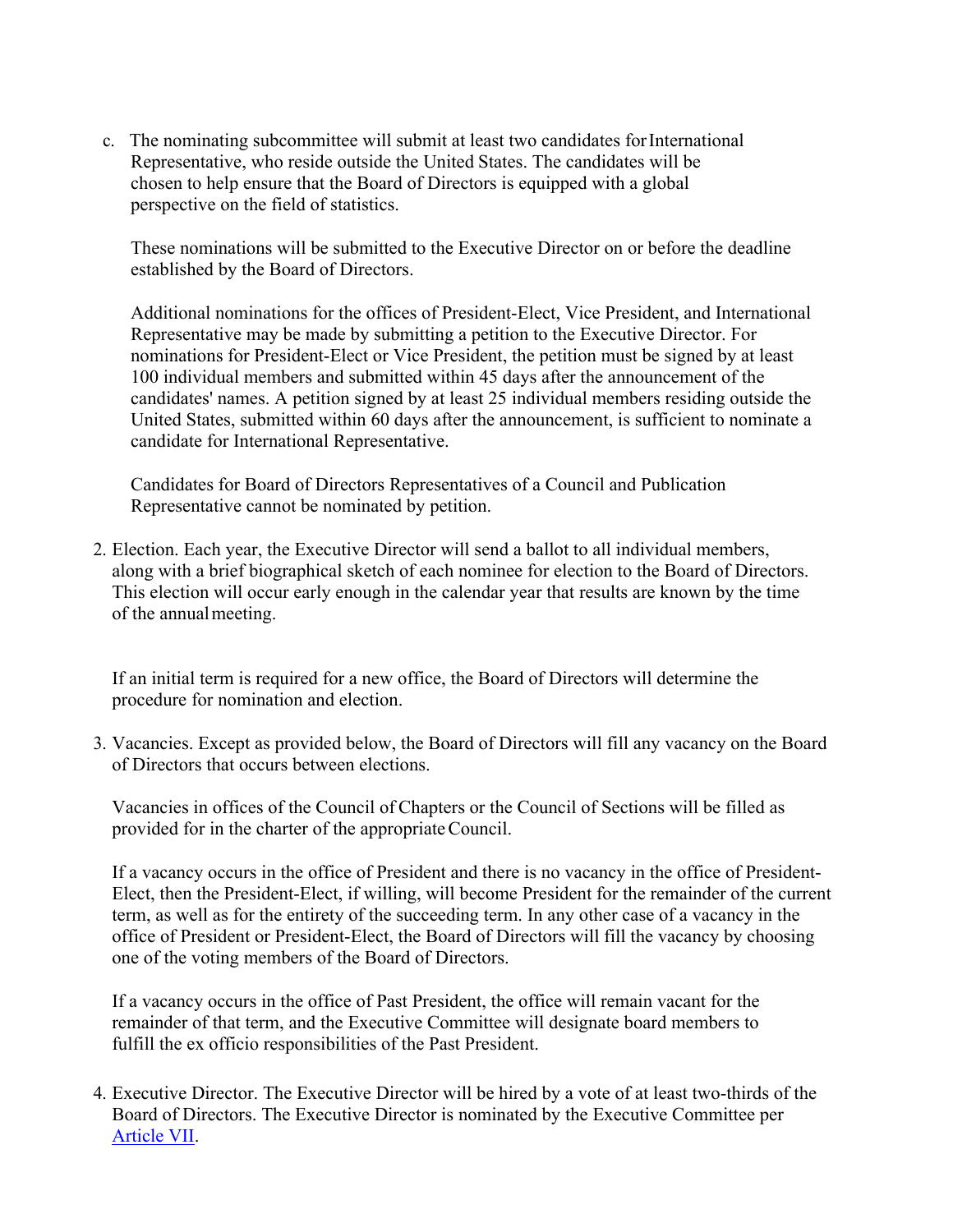5. Leadership Positions. The President is the chief elected officer of the Association, serving as chair of the Board of Directors. The President is a member of the Board of Directors and the Executive Committee, and presides at their meetings.

Except as provided otherwise by the Constitution or Bylaws, the President-Elect will appoint the members of the committees of the Association and determine which member of each committee will serve as its chair as indicated in Article IX, Section 2. The President-Elect may delegate appointment-making to other members of the Board of Directors.

The President-Elect serves as a member of the Executive Committee and of the Board of Directors and will act as President in the event of the latter's absence or inability to serve. The Past President serves as a member of the Executive Committee and of the Board of Directors.

The Vice Presidents serve as members of the Board of Directors. They serve on the Leadership Support Council. From time to time, the Vice Presidents may also be assigned to perform certain special tasks, such as chairing the Search Committee for a new Executive Director, and other special, possibly unanticipated, tasks. In the event that both the President and President-Elect are temporarily absent or unable to serve, one of the Vice Presidents, in order of seniority in that office, will act as President. The senior Vice President serves on the Executive Committee and chairs the Budget Committee.

The Executive Director is the chief executive officer of the Association and will carry out the policies determined by the Board of Directors and other functions specified by the Board of Directors.

The Executive Director also serves on the Board of Directors as the Secretary of the Association. The Secretary serves as an ex officio member without vote of the Board of Directors and as an ex officio member without vote of the Executive Committee. The Secretary is responsible for the duties assigned by the Constitution and Bylaws and will promptly provide each member of the Board of Directors with a copy of the minutes of each meeting of the Board of Directors. The Secretary will regularly report on the activities of the Board of Directors. The Secretary will certify to the Board of Directors the outcome of the elections for office and of any referenda.

The President and the Executive Director are the official spokespersons of the Association. When the President is unable to serve as a spokesperson, this role can be delegated to the President-Elect.

The Treasurer is responsible for the duties assigned by the Constitution and Bylaws. The Treasurer serves as a voting member of the Board and as an ex officio member of the Executive Committee without vote.

6. Policies and Procedures Manual. A Policies and Procedures Manual for officers will be maintained and updated on a regular basis.

## **Article VI. BOARD OF DIRECTORS**

- 1. Members. Article VI of the Constitution specifies the composition of the Board of Directors.
- 2. Meetings. The Board of Directors will meet at least three times a year. Meetings will be held at the call of the President or the majority of the members of the Executive Committee, or by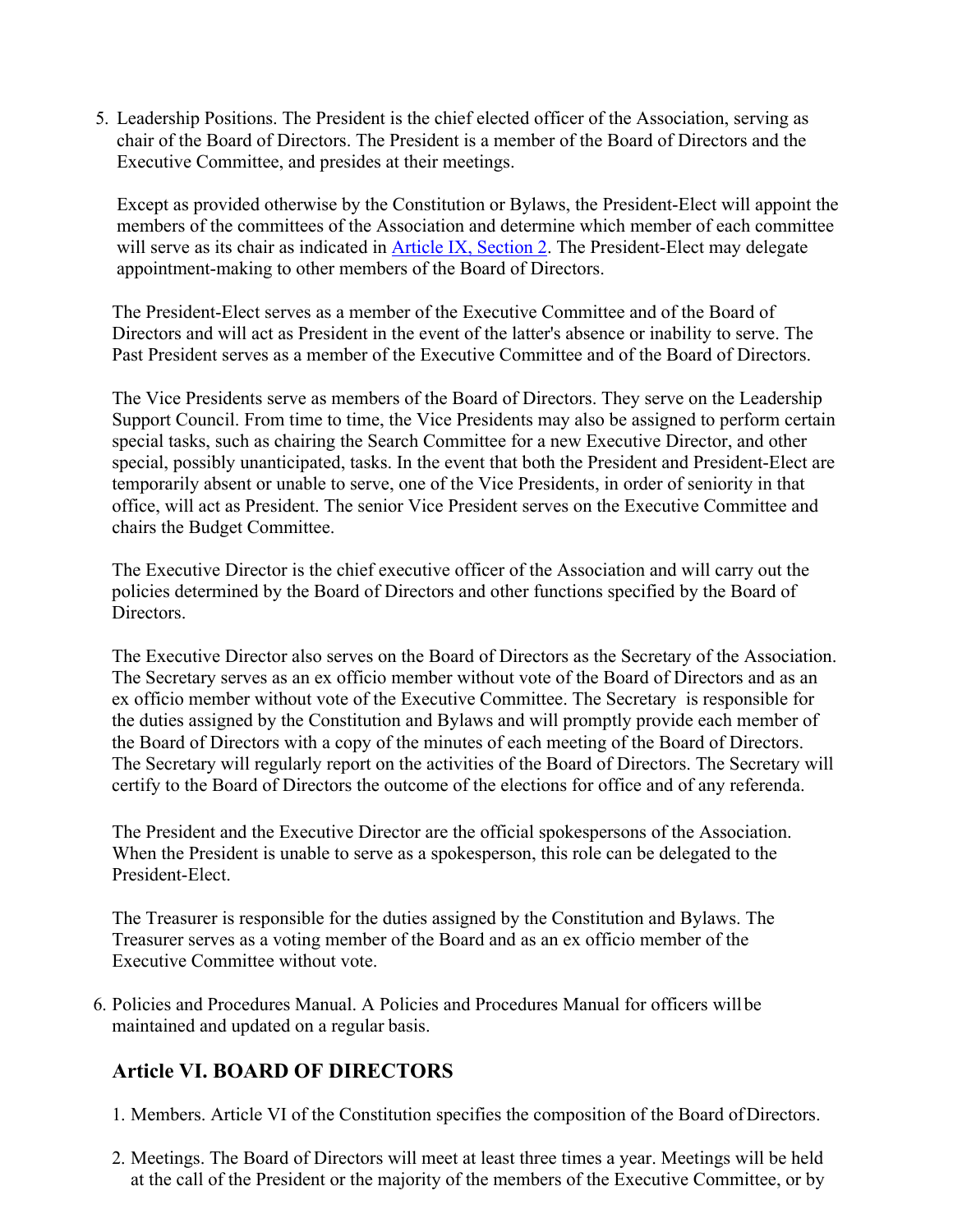a written petition signed by at least five members of the Board of Directors. Meetings will follow Robert's Rules of Order, except where otherwise noted in the Constitution or Bylaws.

3. Powers and Duties. Except as otherwise provided by the Constitution or Bylaws, actions of the Board of Directors require the existence of a quorum and a majority of those voting. The quorum for the Board of Directors is a majority of its voting members as defined in Article VI, paragraph 2 of the Constitution.

As the policy-making and legislative body of the Association, the Board of Directors makes all decisions of policy. It adopts rules for the conduct of its business in harmony with the Constitution and Bylaws; appoints representatives to cooperating and other organizations; ensures that a professional audit takes place annually; and acts upon recommendations received from the Councils, the Executive Committee, and committees and upon other matters submitted to it.

The Board will maintain a strategic plan for the Association, together with a process for implementing the plan. The plan must be regularly reviewed and updated it so that it remains current and relevant. The strategic plan is the Board's map for moving the Association forward. The strategic plan is also intended to guide Presidents-Elect in formulating initiatives for their presidential years.

## **Article VII. EXECUTIVE COMMITTEE**

The Executive Committee is responsible to nominate the Executive Director and to refer this nomination to the Board of Directors for action.

Likewise, the Executive Committee is responsible for nominating the replacement for a vacant position in the office of Vice President or in the office of Treasurer.

The Executive Committee has the power to recommend to the Board of Directors policies and actions that promote the welfare of the statistical profession. The Executive Committee discharges such other responsibilities as the Board of Directors assigns to it.

The Executive Committee is empowered to act for the Board of Directors when action is required, a vote of the entire Board is not feasible, and, in the judgment of the President, such action is necessary. An affirmative vote of all but one of the Executive Committee members is required for such action. The Board of Directors will be notified of such an action within seven days. This notification will explain the urgency of the action.

The powers of the Executive Committee are limited according to Chapter 156B, Section 55 of the Massachusetts Business Corporation Law.

## **Article VIII. CHAPTERS, SECTIONS AND OTHER SUBGROUPS**

- 1. Chapters. A chapter will be established or dissolved by the procedures specified in the charter of the Council of Chapters and will be governed by a chapter constitution that is consistent with the charter of the Council of Chapters.
- 2. Sections. A section will be established or dissolved by the procedures specified in the charter of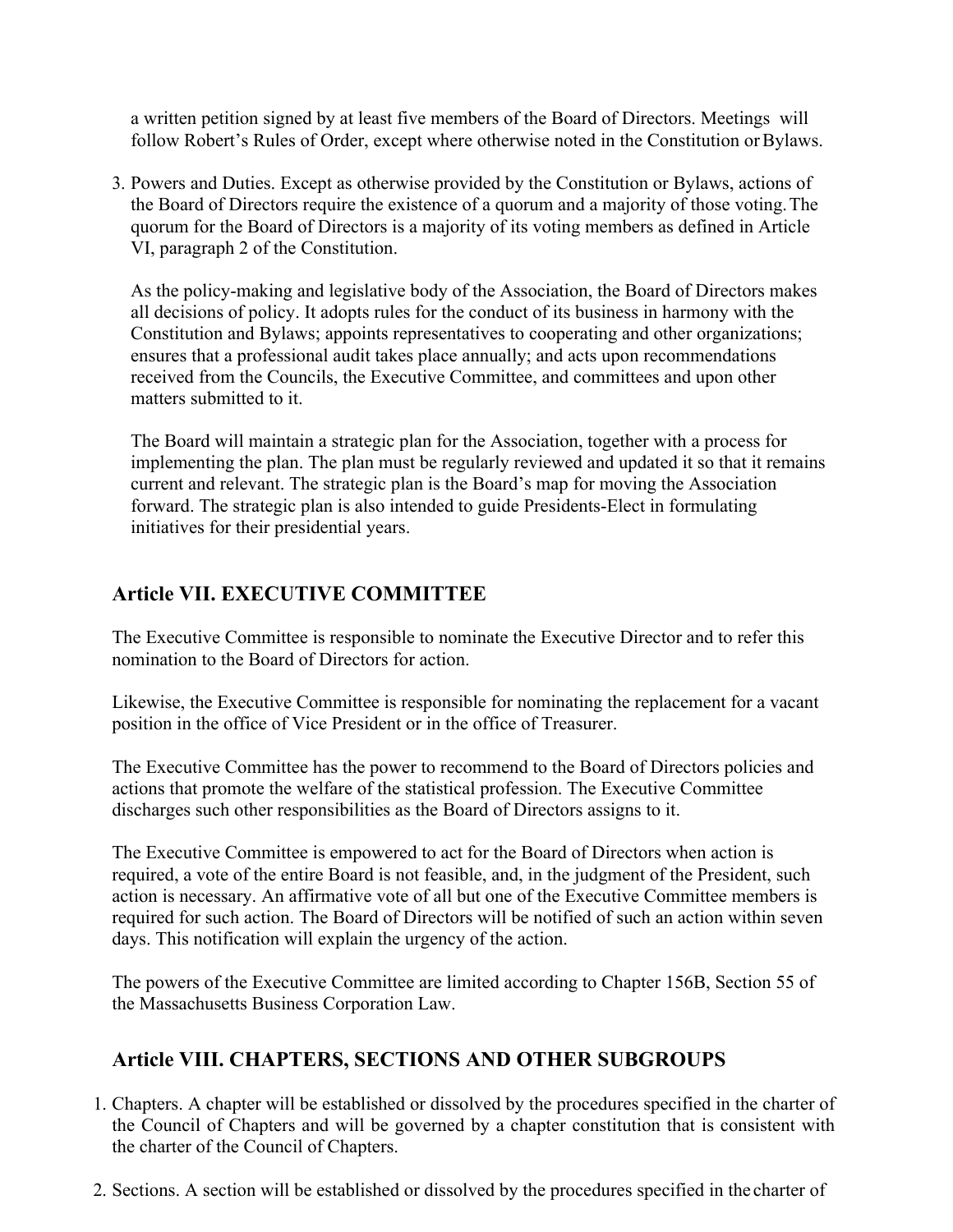the Council of Sections and will be governed by a section charter that is consistent with the charter of the Council of Sections.

- 3. Subgroups other than councils, sections, chapters, and committees may also form within ASA. These subgroups must have a charter. The charter must conform to rules established by the Board of Directors. The charter must be approved by the Board of Directors. Upon approval by the Board of Directors, the subgroup will be recognized immediately as an official subgroup of ASA.
- 4. Student organizations, such as student chapters or clubs, may be formed subject to processes approved by the Board of Directors.

## **Article IX. COMMITTEES**

- 1. Types. The committees of the Association consist of the Executive Committee and other committees of the Board of Directors, standing committees as provided by the Bylaws, and such continuing and ad hoc committees as the President or the Board of Directors may establish. Continuing committees may be established for an indefinite period of time in order to satisfy a particular need or interest of the Association. Ad hoc committees may be established for a specified temporary period of time to carry through one project. When a new committee is established, the President or the Board of Directors must designate it a continuing or ad hoc committee. A president may create ad hoc committees that are called by other names, such as a task force or panel, for a specified purpose related to initiatives launched by that president.
- 2. Committee Oversight. The Leadership Support Council (LSC) is the overarching council of the four Committee Councils: the Awards Council (chaired by the Past President) and the Membership Council, the Education Council, and the Professional Issues and Visibility Council (each chaired by one of the Vice Presidents). The LSC is chaired by the President-Elect. The Past President, President-Elect, and the three Vice Presidents are voting members of the LSC. Additional nonvoting members are a representative of the Program Committee and four others, each of whom is appointed by the President-Elect as a vice chair of one of the four Committee Councils.

The LSC is responsible for advising the Board about the use of committees in strategic activities that span all ASA committees or that are not directly covered by one of the four committee councils. The members of the Leadership Council have two primary tasks. 1. To assist the President-Elect with identifying candidates for committees and making appointments to committees, while recognizing that the President-Elect has the final say in making appointments. This task includes helping the President-Elect to make appointments that bring experience and diversity to committees. 2. To advise the President-Elect concerning the effective use of committees in presidential initiatives designed to meet the goals of the Strategic Plan.

Each of the Committee Councils will regularly update the Board on committee concerns and accomplishments, and make recommendations to the Board regarding the creation and timely dissolution of committees. Whenever reasonable, the President and the Board will assign tasks to existing committees rather than creating new committees.

3. Membership. The term of membership on standing and continuing committees, if not otherwise specified in these Bylaws, will be three years. The term of membership for ad hoc committees is the life of the committee. Initial terms for members of a newly created standing or continuing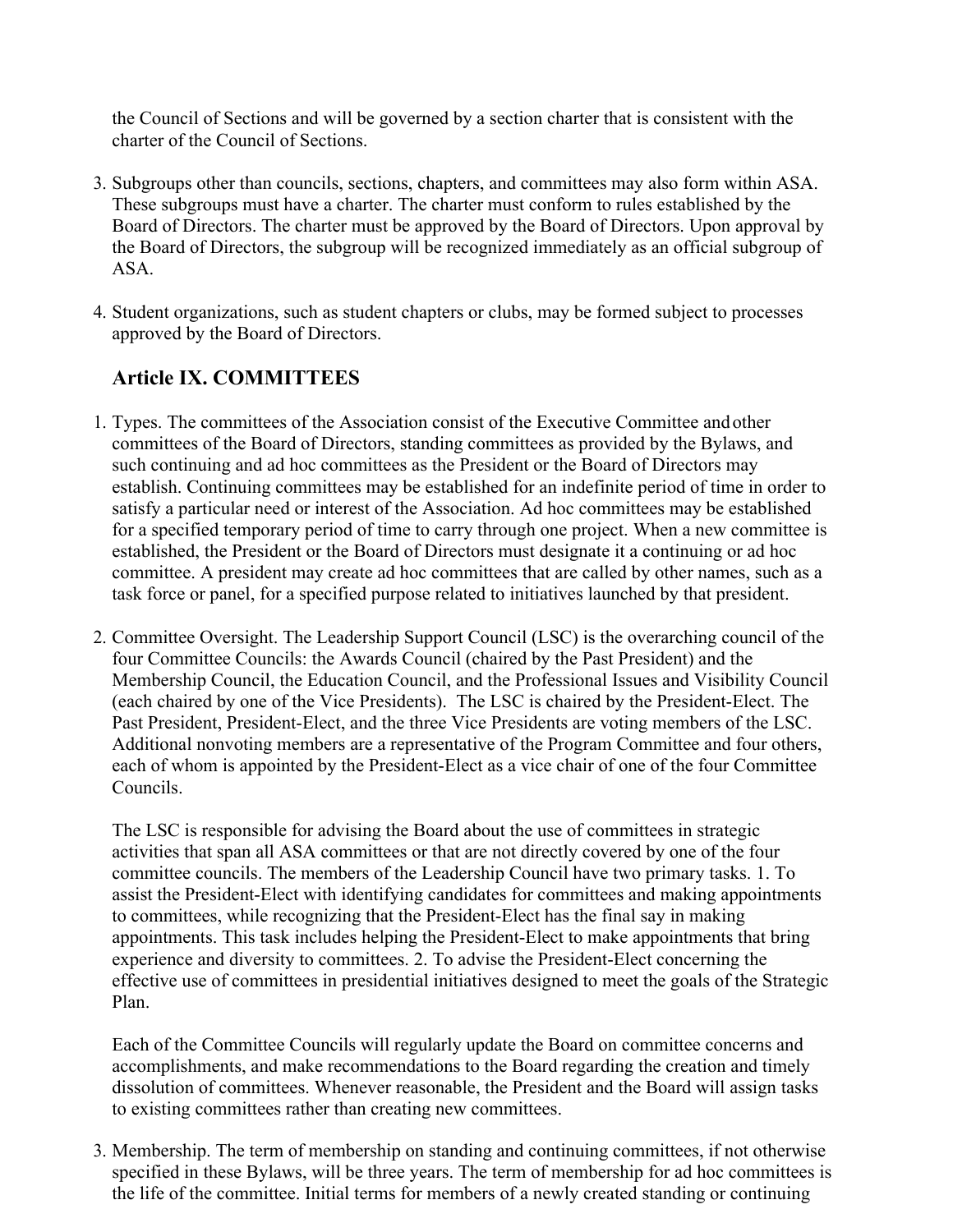committee will be set by the President-Elect or the Board of Directors for one, two, or three years so that, whenever possible, one-third of the members are appointed each year. A member must not serve on a committee for more than two consecutive terms without Board approval, except for ex officio members. Appointment to a second term is not automatic; appointments, included reappointments, are to be based on the ongoing needs of the committee, including a healthy mix of newer and experienced members.

New members of Standing and Continuing Committees are normally appointed to three-year terms by the President-Elect. In order to facilitate continuity and the orientation of new members, the President-Elect should appoint them at least six months prior to the time that they take office. If a vacancy occurs in a committee in mid-term, the President-Elect will appoint an individual to complete the term.

Each standing and continuing committee will be governed by a chair appointed by the President-Elect and a vice chair appointed by the chair. A committee chair is a member of the committee. When a chair's appointment is due to expire, the President-Elect or a board member designated by the President-Elect will designate a replacement to a specified term as chair. If a chair vacates the position in mid-term, the President-Elect will appoint a replacement to serve the duration of the term. If a member of the committee resigns mid-term, another member may be assigned, possibly to a two- or four-year term if appropriate, to reestablish or maintain the usual practice of appointing one-third of the members each year.

All members of ASA committees who are appointed by the ASA must be individual members of the association during the term of their appointment. Exceptions for certain committees or committee positions can be granted by the Leadership Support Council when appropriate for the function of the committee.

The Executive Committee may remove a chair or member from a committee if circumstances warrant.

- 4. Appointment Process. The President-Elect will appoint the members and chairs of ASA committees as well as ASA representatives to other organizations, except as noted in the bylaws. The President-Elect may delegate to other members of the board the making of appointments. The Leadership Support Council will assist the President-Elect with the process of making appointments by consulting with committee chairs; assembling recommendations from the chairs and others; and providing the President-Elect with recommendations and information regarding the needs of committees.
- 5. Committees of the Board of Directors. The committees of the Board of Directors are listed next.
	- a. *Audit Committee*. The Audit Committee consists of the Treasurer, who acts as chair, the chair of the Budget Committee, and the Past President. It will periodically recommend an audit firm to the Board of Directors; serve as the Board's liaison to the Association's auditors; represent the Board in discharging its responsibilities relating to the accounting, reporting, and financial practices of the ASA; have general responsibility for surveillance of internal controls, accounting, and audit activities of the ASA; ensure the audit is carried out in a fiscally sound manner; review audit procedures with the audit firm, including the scope and timing of the audit, the results of the annual audit, and any accompanying management letters; assess the adequacy of internal controls and risk management systems; review IRS Forms 990, 990-T, and Virginia Form 500; review document destruction and whistleblower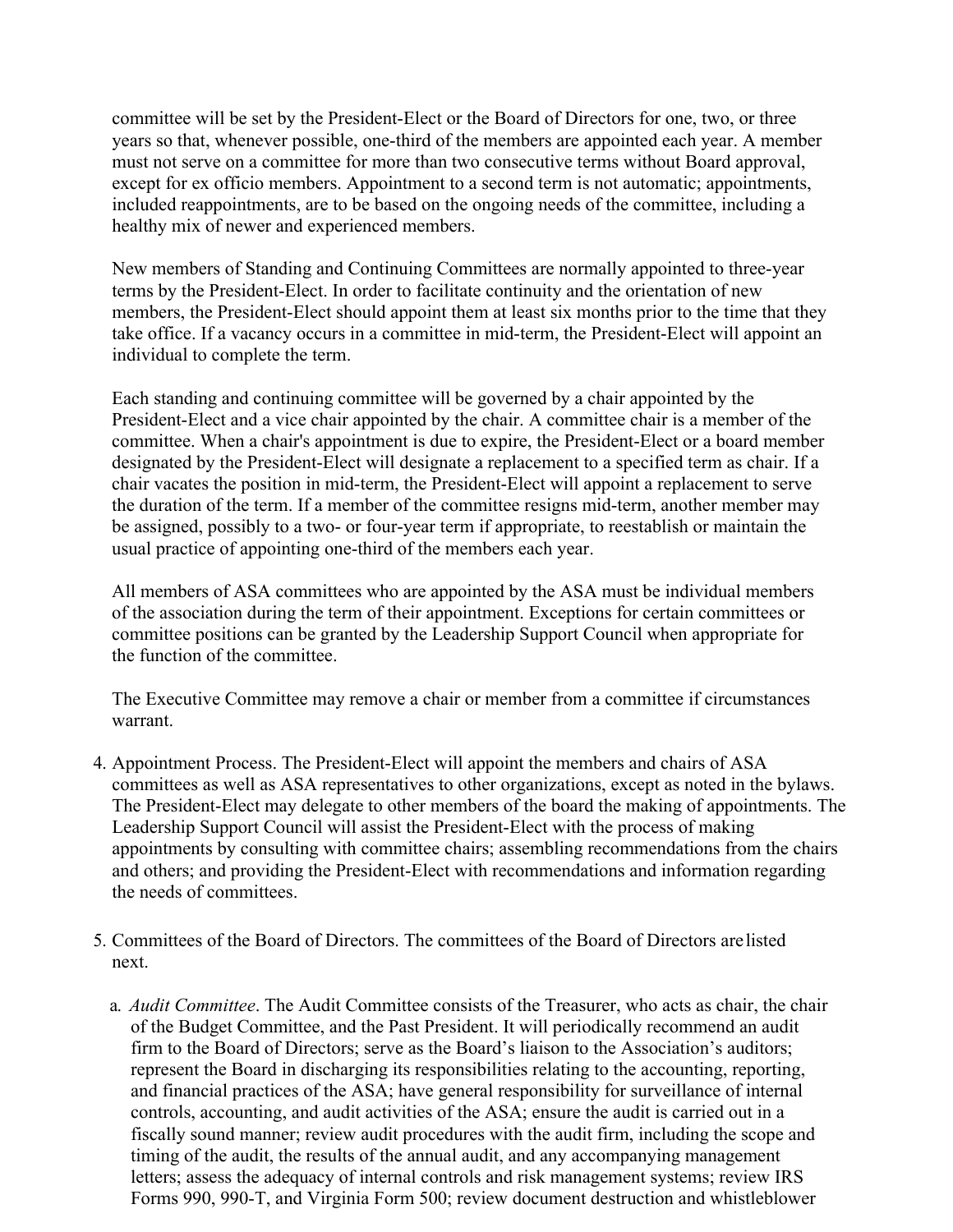policies; and review material about any pending legal proceedings involving the ASA.

- b. *Budget Committee*. The Budget Committee consists of the three Vice Presidents and Treasurer. The senior Vice President chairs of the committee. The Committee will annually recommend the operating budget for the coming fiscal year, including the compensation budget (salaries and fringe benefits) for the ASA staff, for action by the Board of Directors; periodically review the Association's financial results in comparison to the budget; and periodically assess the facilities needed by the headquarters of the Association.
- c. *Executive Committee*. The Executive Committee is constituted as described in Article VII of the Constitution.
- d. *Management Review Committee*. The Management Review Committee consists of the President, who acts as chair, the President-Elect, and the Past President. It is responsible for the performance review, performance evaluation, and compensation of the Executive Director, and it is responsible for creating the contractual agreement between the Association and a new Executive Director.
- e. *Strategic Plan Review Committee*. All third-year members of the Board, the ASA treasurer, the Publications Representative, and the Executive Director, comprise the Board Strategic Plan Review Committee. The Past President will serve as chair. The committee reviews progress made on the strategic plan, and when necessary makes recommendations for minor modifications to the plan to the Board of Directors. The committee will make a report to the Board of Directors at the final Board meeting of the year. The committee is responsible to inform the Board when it is time to appoint a Strategic Planning Committee and launch a new strategic planning process.
- 7. Standing Committees. The standing committees are listed next. Each committee will, with support from ASA staff, maintain and periodically update a procedures manual.
	- a. *Leadership Support Council.* The membership and role of the Leadership Support Council is spelled out in Article IX, section 2.
	- b. *JSM Program Committee*. The JSM Program Committee ("the Program Committee") for a given year is responsible for planning the technical content of the annual meeting of the Association in that year. By considering nominees suggested by the JSM Committee, the newly elected President-Elect will as soon as possible after the election select the chair of the Program Committee for the year in which the newly elected President-Elect will be President.
	- The Program Committee will consist of representatives for chapters, sections, and committees who are designated as follows: the Council of Chapters designates a Chapter Program Chair, and each section of the Association designates a Section Program Chair. The Leadership Support Council will designate one of its appointed members to represent committees. The Chapter Program Chair and each Section Program Chair will be a member of the Program Committee and are invited to attend the initial meeting of the Program Committee. Invitation to subsequent meetings is at the discretion of the Program Committee Chair, who retains final responsibility for organizing the program of the annual meeting.

The Program Committee also has members appointed by JSM partner societies to represent those societies.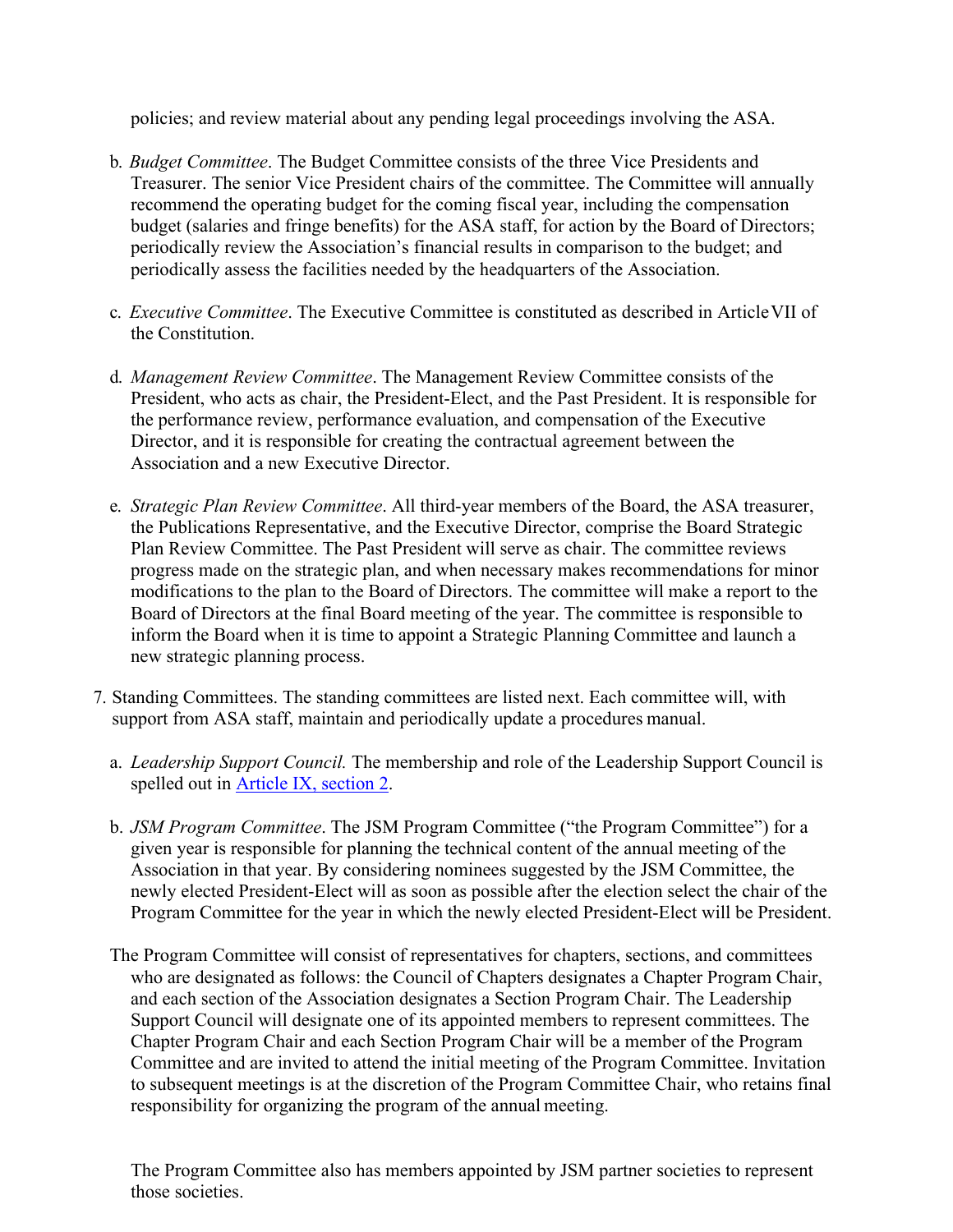c. *JSM Policy Committee.* Each year, the JSM (Joint Statistical Meetings) Policy Committee consists of the chairs of the JSM Program Committees for that year, the prior year, and the coming year and three other ASA members who are appointed. The Committee also includes as members a representative designated by each of the other founding JSM partner societies to serve a three-year term. All members of the Committee have voting rights on all JSM issues. The chair is chosen from among the three ASA-appointed members of the Committee.

The duties of the JSM Policy Committee consist of:

(1) recommending general policy for JSM, subject to approval by the Board of Directors;

- (2) providing for continuity in practices and programs of JSM;
- (3) fostering innovation in JSM and evaluating the results of such innovation; and
- (4) nominating candidates for the chair of each Program Committee.
- d. *Investments Committee*. The Investments Committee recommends to the Board of Directors investment guidelines and steps to improve the safety, return, reporting, and management of the Association's investment accounts. The Investments Committee also assesses adherence to investment guidelines; periodically reviews the investment portfolio of the Association; assess benchmarks for investment performance; evaluates the performance of investment managers; and carries out tasks related to the financial performance of the Association that the Board may assign from time to time. The Investments Committee consists of the Treasurer as chair and six members, each serving a three-year term, who are appointed by the President-Elect.
- e. *Committee on Nominations*. The Committee on Nominations consists of six individual members of the Association, each serving a two-year term. Each year, with the consent of the Board of Directors, one member of the committee will be appointed by the President-Elect, one member will be appointed by the Council of Chapters, and one member will be appointed by the Council of Sections. The committee will make nominations for offices as provided in Article V, Section 1. No member may serve on the committee for two full terms in succession or be a current member of the Board of Directors. Members of the committee are not eligible for nomination by the committee.
- f.*Committee on Fellows*. The Committee on Fellows shall consist of nine Fellows, three of whom shall be designated by the President-Elect for a term of three years. No Fellow may serve on the Committee for more than one full terms. A member of the Committee with longest continuous service shall serve be designated as chair for a one-year term by the President-Elect. The Committee shall elect Fellows in accordance with Article I, Section 5.

The Committee on Fellows consists of nine Fellows, three of whom are appointed by the President-Elect for a term of three years. No Fellow may serve on the committee for more than one full term. A member of the committee will be designated as chair for a one-year term by the President-Elect. The committee will select Fellows in accordance with Article I, Section 5.

g. *Committee on Publications*. The Committee on Publications is constituted as described in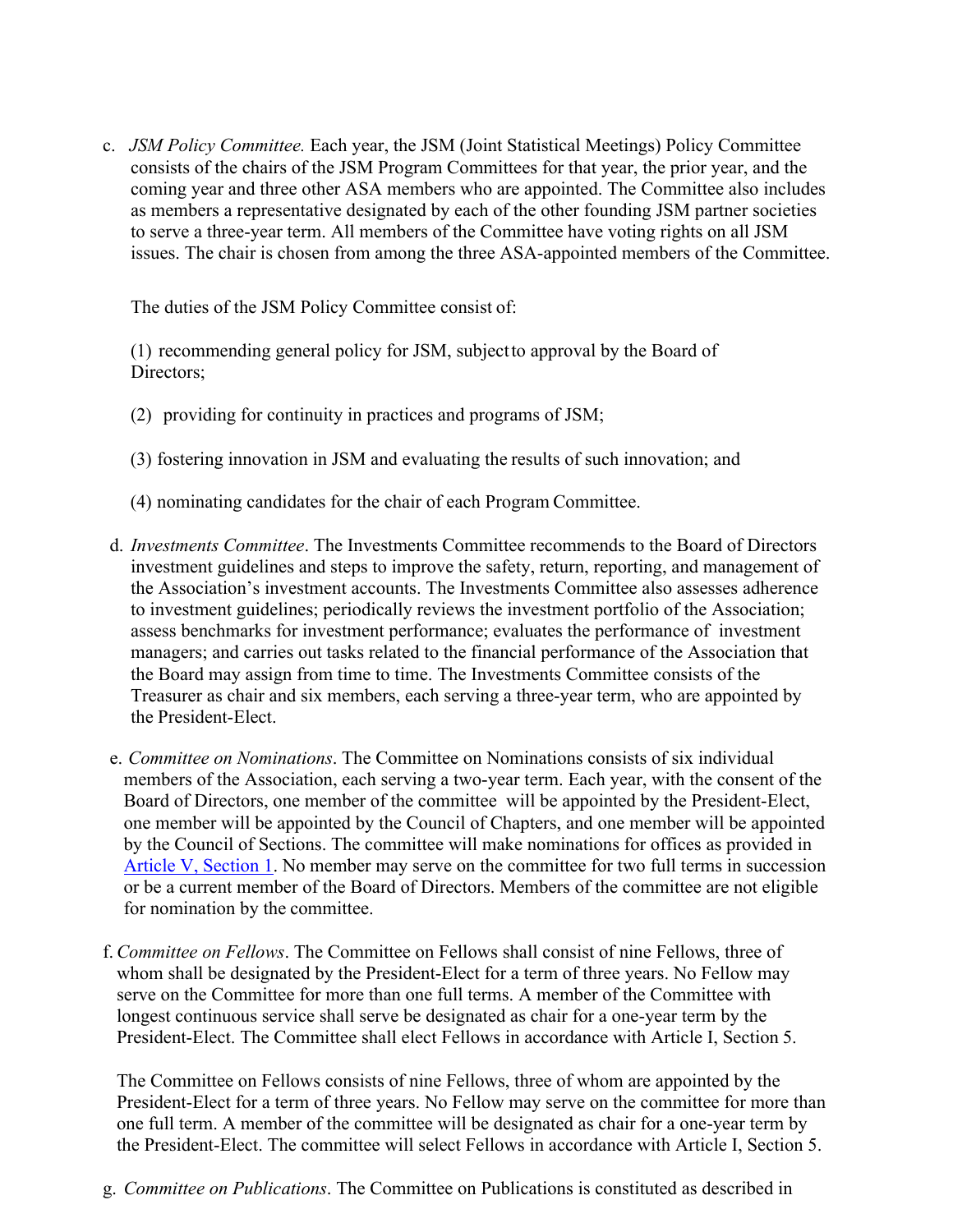#### Article X.

- h. *Constitution Committee*. At least once every eight years, the President will appoint a Constitution Committee for the purpose of reviewing the Association's Constitution and By-Laws and recommending revisions.
- i. Development Committee. The Development Committee consists of six members, two of whom are appointed/reappointed each year by the President Elect for three year terms. One member is also appointed when necessary by the President-Elect to serve as the Chair. The ASA Treasurer also serves as an ex-officio member. The committee promotes and enhances the educational, scientific, and outreach goals of the ASA by planning and overseeing a development program
- 8. Continuing Committees. Continuing committees should be reviewed at least once every seven years to determine whether there is a continuing need for the committee. Any committee that is to continue for more than one year must have a charge approved by the Board of Directors. Committee charges will be regularly reviewed by committee chairs and the Leadership Support Council to ensure that work done by committees continues to serve relevant goals of the Association.

Continuing committees established in accordance with this article may be dissolved at any time by majority vote of the Board of Directors.

9. Ad hoc Committees. The life of an ad hoc committee must not exceed one year without a review for its need by the Board of Directors.

Ad hoc committees established in accordance with this article may be dissolved at any time by majority vote of the Board of Directors.

## **Article X. PUBLICATIONS**

- 1. Editor. Candidates for editors of for ASA-owned journals or professional publications will be recommended by the members by the Committee on Publications and appointed by the Board of Directors. The Board of Directors will fix a term of office of five years or less for each editor, with appointments typically for three years. Editors of chapter or section publications will be selected according to guidelines in the charter of the appropriate council.
- 2. Editorial Boards. Each journal or professional publication published by the Association will have an editorial board, consisting of all its associate editors and such other personnel as each editor may designate.
- 3. Committee on Publications. The Committee on Publications consists of one representative from each of the publications that are owned by the ASA or affiliated with the ASA, three at-large members; and the Publications Representative on the ASA Board.

The representatives from the jointly owned publications that have a management committee will be the chairs of these committees. Representatives from the ASA-owned publications are to be selected by their respective editorial boards, subject to the approval of the ASA President-Elect, for a term of at most three years. The at-large members will be appointed by the President-Elect; their terms will be three years; and they should be appointed so that one member cycles off the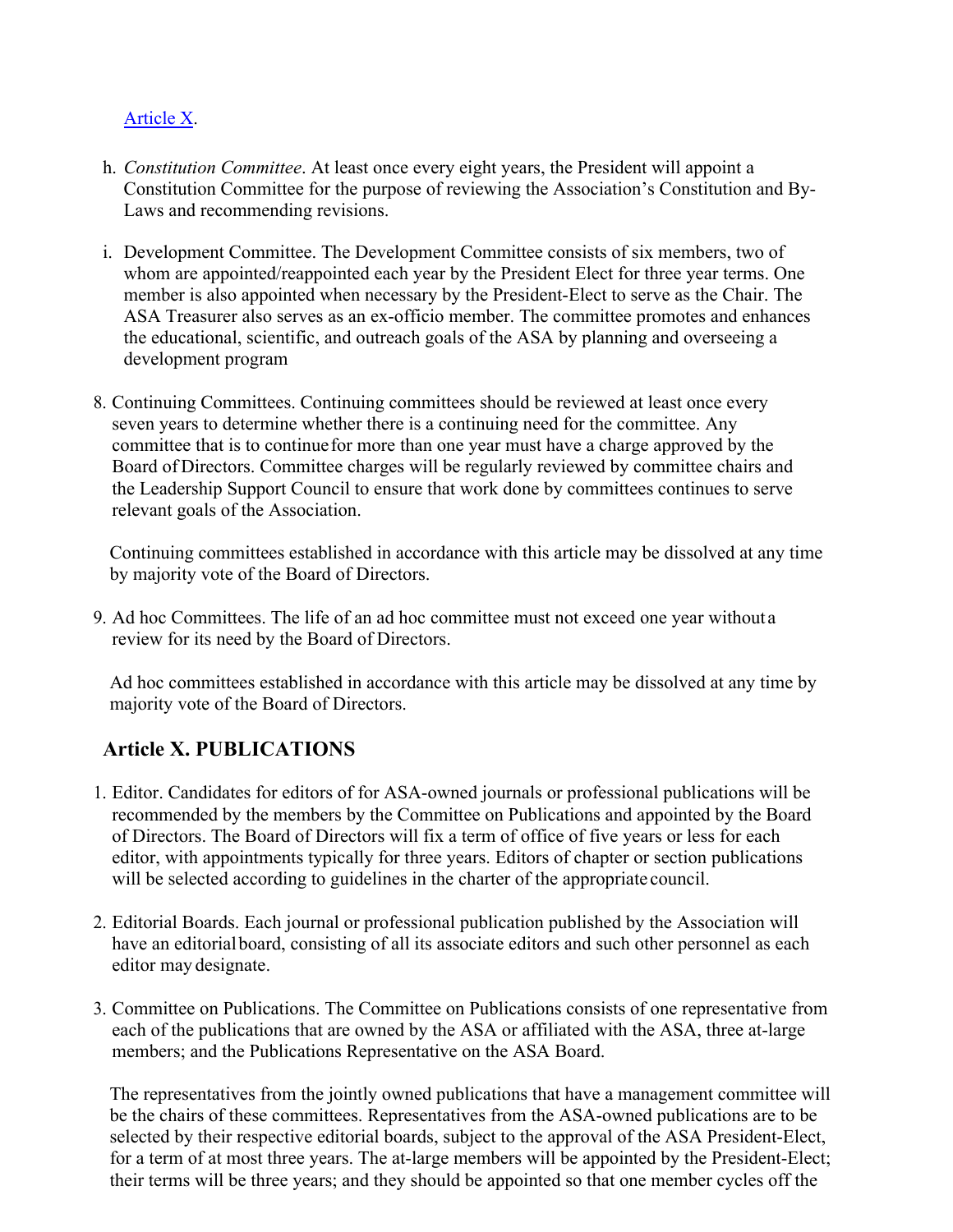committee each year. When needed, the President-Elect will designate one at-large member as chair of the Committee on Publications. A chair of the Publications Committee will serve as chair for no more than three years.

Proposals for the publication of periodicals, and other publications requiring Board review, will be referred to the Committee for its recommendations, prior to action by the Board of Directors. The Committee oversees the publication policy of the Association and make recommendations to the Board of Directors.

The Committee will also address charges of publications misconduct, making recommendations to the Board of Directors when needed.

## **Article XI. RESOLUTIONS**

- 1. Partisan Issues. The name of the Association must not be used in connection with support for partisan issues or for candidates for public office. Resolutions by the Board of Directors on nonpartisan issues require approval by two-thirds of the voting members of the Board who are not required to recuse themselves due their government employment or a conflict of interest. When there is concern as to whether an issue is partisan, a majority vote of the voting members of the Board is required to declare it non-partisan.
- 2. Referenda. Upon petition of at least 100 individual members of the Association, any resolution of the Board of Directors, as specified in Article XI, Section 1, will be subject to a referendum by the membership. The resolution will be published in a news bulletin as early as possible. A ballot will be sent to the individual members within 30 days after the publication date of the news bulletin. The will of the membership, as expressed by a majority of those voting, governs.
- 3. Commitment. Resolutions and recommendations of councils, chapters, sections, or committees of the Association will be so phrased as not to commit the Association or its membership.

#### **Article XII. AMENDMENTS**

- 1. Proposal. Amendments to the Bylaws may be proposed by the Board of Directors, by a petition signed by at least 25 individual members, or by majority vote of either the Council of Chapters or the Council of Sections. An amendment originating by petition or in either Council will be referred to the Board of Directors for a vote on its recommendation as to ratification.
- 2. Ratification. The Secretary will publish as soon as possible a copy of the proposed amendment, together with the recommendation of the Board of Directors, in the news bulletin, inviting comment. The Board of Directors will vote on the amendment after 75 days elapse from the publication date of the publication. The amendment will be submitted to the individual members for a vote if during this period 50 individual members of the Association so petition. These 50 individual members must represent at least five chapters and five sections.

If such a demand for a membership ballot is received, at least a two-thirds affirmative vote of the individual members voting is required for ratification. If no such demand is received, the amendment may be ratified or rejected by the Board of Directors. Ratification will occur whenever at least two-thirds of the members of the Board of Directors have submitted an affirmative vote. If the action taken by the Board of Directors differs from its original